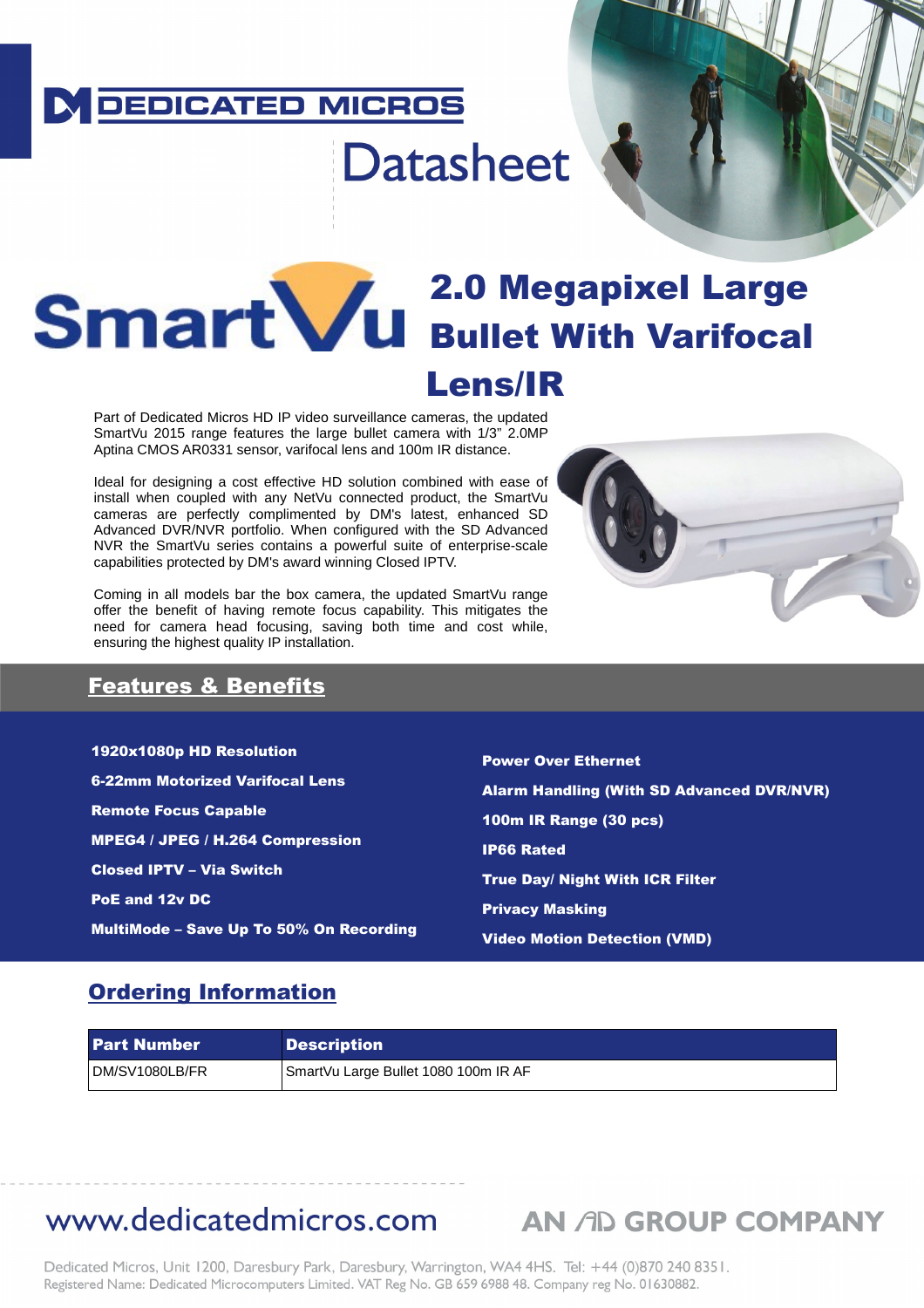### Dedicated Micros Technology Benefits

### NetVu Remote Codec

When utilised with a NetVu connected server each camera can work as a remote codec. This is the most efficient means of connection to a DM Closed IPTV server as rather than simply request a stream from the IP camera, and then recode the stream as necessary the remote codec format makes individual requests for streams of frames directly from the codec in the camera.

Using this process the camera becomes an integral extension to the DVR/NVR distributing the processing requirements allowing a greater number of cameras to be connected and managed from one unit as stream communication becomes more efficient, reducing potential bottlenecks.

#### Ease Of Installation

Dedicated Micros technology removes the need for prior IT networking knowledge facilitating ease of install while ensuring the highest quality IP solution.

The updated SmartVu range offer remote zoom and auto focus meaning convenient focusing of the cameras is possible over the network, eliminating the need for physical fine tuning at each camera.

Port specific auto detect and auto configure cameras using Closed IPTV

A shared user interface helps minimise operator training whilst powerful features such as direct configuration of PTZ cameras and domes from connected DVR/NVRs helps reduce installation time providing benefits to both end user and installer/integrator.

### Technical Drawing

#### Customisable

PowerScripting enables user customisation of complex, logical, alarm handling routines and integration of data from external sources. Extra value is created for the user through integration with business processes e.g. access control, building management, process control and manpower management. The result is a measurable return on investment tied in with operational process such as retail loss prevention.

#### Multi*Mode* Recording And Streaming

Allows an event trigger from VMD, analytics and alarms to affect an instantaneous change in bit rate, frame rate and resolution. Full HD streams are generated when needed, e.g. for identification purposes, otherwise a standard definition stream saves up to 50% of the user's storage capacity.

#### Closed IPTV

All DM products are underpinned by the Closed IPTV technology. This encompasses a number of features to ensure security is at the forefront of the solution.

• Trusted Endpoints (a unique secret signature that is shared with the switch and the NVR) ensure any attempt to interfere with the Closed IPTV network will trigger an immediate security alert.

• Removing access to the corporate network via an exposed endpoint (e.g. a camera)

• Restrict Multicast – No one network endpoint can gain access to video from any other cameras or endpoints on the network.

• Firewall settings – Prevents any endpoint from opening a connection to a TCP server on the network



## www.dedicatedmicros.com AN AD GROUP COMPANY

Dedicated Micros, Unit 1200, Daresbury Park, Daresbury, Warrington, WA4 4HS. Tel: +44 (0)870 240 8351. Registered Name: Dedicated Microcomputers Limited. VAT Reg No. GB 659 6988 48. Company reg No. 01630882.